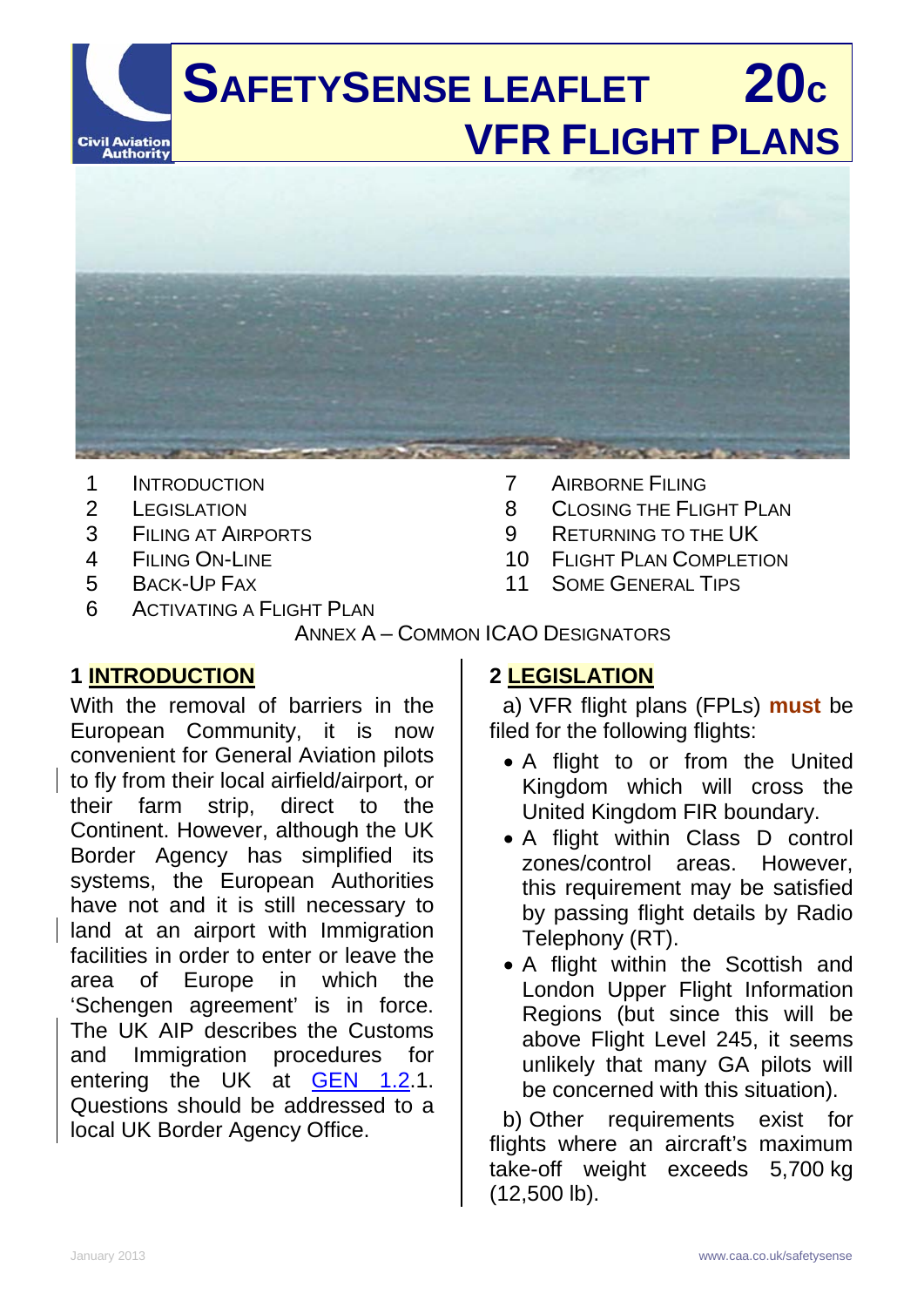c) A VFR FPL may be filed for any flight at the pilot's discretion. It is **advisable** to file a VFR FPL if the flight involves flying over the sea, more than 10 NM from the UK coastline or flying over sparsely populated areas where Search and Rescue operations might be difficult.

d) The Terrorism Act 2000 applies to flights between the mainland UK and the Republic of Ireland, Northern Ireland, the Isle of Man and the Channel Islands. See AIP [GEN](http://www.nats-uk.ead-it.com/public/index.php%3Foption=com_content&task=blogcategory&id=3&Itemid=10.html) 1.2.1.5. e) AIP **[ENR 1.1](http://www.nats-uk.ead-it.com/public/index.php%3Foption=com_content&task=blogcategory&id=4&Itemid=11.html)** lists procedures for flights to and from France at paragraph 3.7.

f) Some European Countries do not accept aircraft which only have a Permit to Fly (homebuilt aircraft, microlights etc.). It is the responsibility of the pilot/operator to obtain permission beforehand from the State concerned.

g) In addition, you may be required to carry some if not all of the following documents in the aircraft: Tech. Log; Pilot's Licence; Insurance Certificate; Radio Licence; Certificates of Registration, Airworthiness and Airworthiness Review; Interception Procedures (*SafetySense Leaflet [11](http://www.caa.co.uk/safetysenseleaflet11)*); Load Sheet; and your passport.

### **3 FILING AT AIRPORTS**

a) Assuming that the departure and destination aerodromes both have access to the AFTN communications network, the operation of the FPL is as follows. You complete the FPL at the Air Traffic Service Unit (ATSU) of your departure aerodrome and they will file it into the system on your behalf. The effect of this filing will be to inform your destination airfield, together with any of your alternates, that the flight is going to take place.



b) Once you get airborne, the ATSU will file a 'departure (DEP)' message and this will 'activate' the FPL. Thus the destination airfield, knowing your estimated time en-route from the filed FPL, and now knowing your departure time, will have an Estimated Time of Arrival (ETA) at their airport.

c) Once you arrive, the ATSU at your destination will 'close' the FPL on your behalf, and that marks the end of the operation. If, however, you do not arrive **within 30 minutes** of your ETA, they will institute overdue action, and subsequently Search and Rescue operations may commence. It is therefore essential that if you land at any airfield other than your destination, you **MUST** inform your original destination of this fact, otherwise the cost of the Search and Rescue action may be passed onto you.

d) This has covered the ideal situation where others handle it for you. If the aerodrome that you operate from is:

- an airfield or airport with an ATSU, but your operations are outside their normal hours; or
- an airfield without an ATSU; or
- a private strip without AFTN access,

the responsibility for filing, activating and closing an FPL rests with the pilot.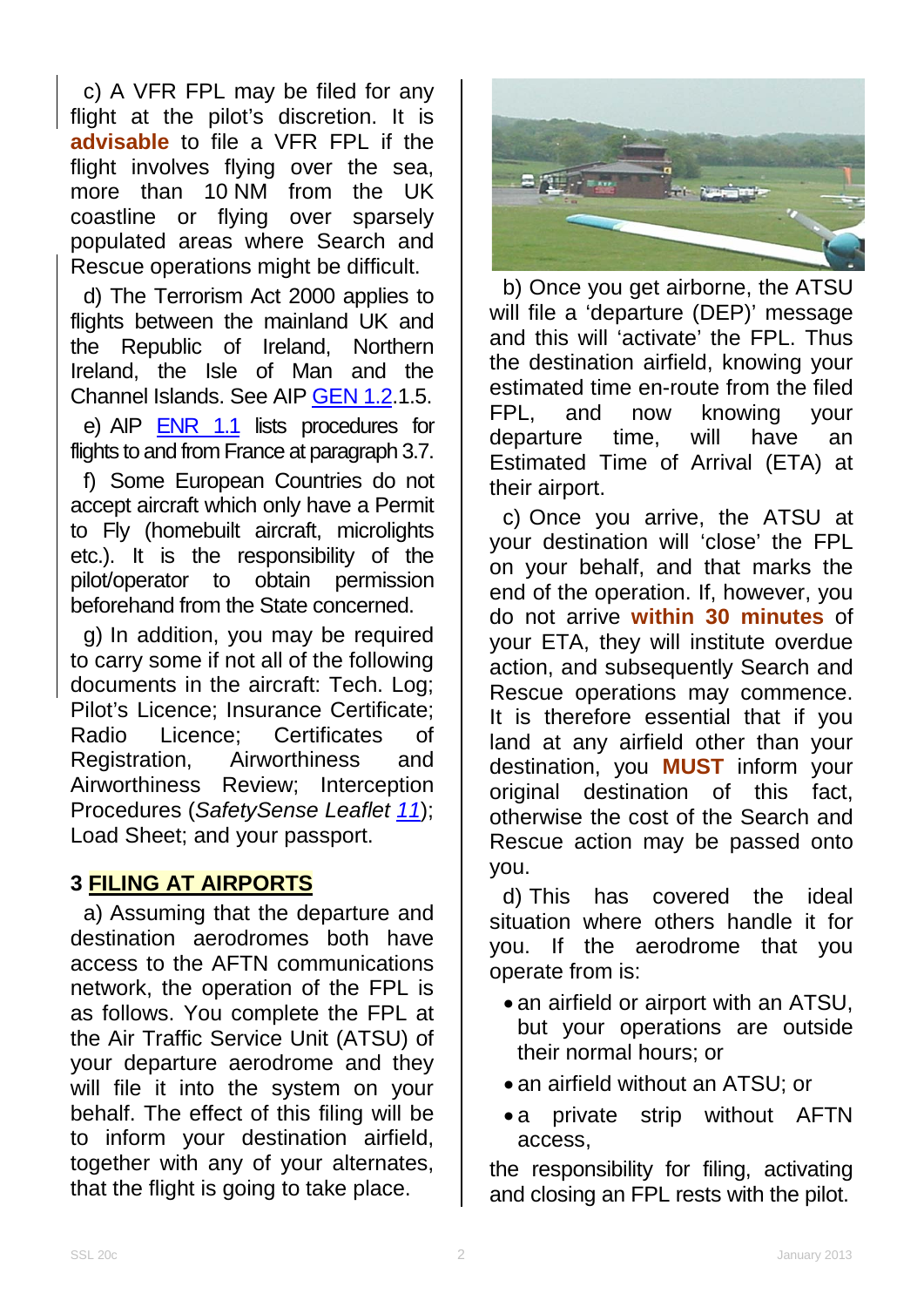## **4 FILING ON-LINE**

a) NATS have produced the<br>Assisted Flight Plan Exchange 'Assisted Flight Plan Exchange (AFPEx)' to allow organisations and licensed pilots to register themselves and file their completed flight plans at [www.flightplanningonline.co.uk.](http://www.flightplanningonline.co.uk/)

b) Once registered, and logged in through two stages of security, select 'Flight Plan' from the ATS menu and complete the form (like that at paragraph 10). Much of the information should appear automatically as boxes are completed, or can be selected from a drop-down list as the computer cursor 'hovers' over the appropriate field, or by right-clicking.

 c) The addresses for the destination, departure and alternate aerodromes listed in the body of the FPL should appear automatically. However, the filer should select from the 'VFR Addresses' list all the FIRs from, to and through which the aircraft will fly, and any other addresses required by individual aerodromes or countries (these will appear as the main addresses are selected).

d) VFR flight plans filed through AFPEx are not acknowledged. A copy is retained in your OUT folder.

e) The AFPEx help desk telephone numbers are also those of the 'parent AFTN' which the 'responsible person' should contact if an aircraft fails to arrive. The numbers are:

> **0845 6010483** and **01489 612792**

## **5 BACK-UP FAX**

a) While AFPEx remains the primary means of filing a flight plan, a pilot unable to access AFPEx may fax a completed flight plan form to the Parent AFTN on **01489 612793**.

b) The Parent AFTN will submit the FPL through AFPEx, returning a copy to the filer for checking and retention. Send it early enough to allow the process to be completed at least 60 minutes before the intended flight, and make sure you are available to check the submitted flight plan.

## **6 ACTIVATING A FLIGHT PLAN**

a) Unless your aerodrome of departure has an active ATSU, it is the pilot's responsibility to 'activate' the FPL. Prior to departure, arrange for a **responsible person** on the ground to telephone the parent AFTN as soon as you are airborne in order to pass a departure time. This has now activated the FPL.

b) A suitable **responsible person** could be your spouse, relative, friend, fellow pilot or secretary. Alternatively, once airborne, you could ask any ATSU by radio to activate the flight plan, but this could lead to delay if the controller is busy.

c) The activating message must include the aircraft callsign, the aerodrome of departure and the time of departure. The destination would also be useful, for example "Request activate VFR flight plan for G-ABCD. G-ABCD departed Little Puddletown for Ostend at 1340".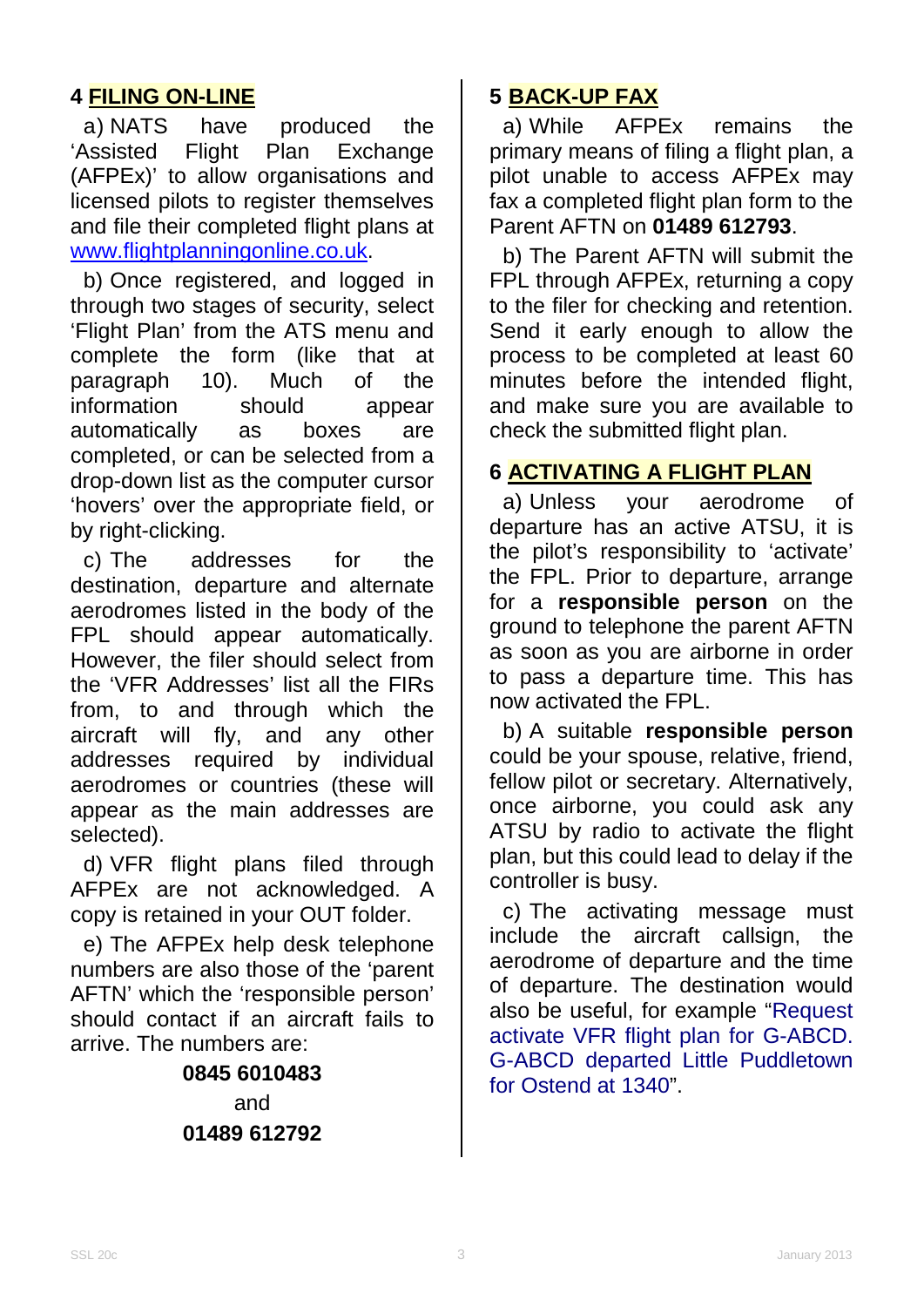## **7 AIRBORNE FILING**

If it is not possible to file an FPL on the ground, it can be filed while airborne with any ATSU, but normally<br>with the controller or FISO with the controller or responsible for the area in which the aircraft is flying. In such cases the message should begin with the words "I wish to file an airborne flight plan". When this method of filing is used, delays can occur due to controller workload.

### **8 CLOSING THE FLIGHT PLAN**

a) If you are landing at your planned destination within the UK, there is no need to 'close' the flight plan.

b) If you are landing outside the UK, or at an aerodrome within the UK which was not your planned destination, you must 'close' the flight plan to avoid unnecessary Search and Rescue activity. Even if you land at an aerodrome with an ATSU, it is advisable to confirm they have closed your FPL.

c) You may do this by radio (just before landing) or by telephone after landing.

## **9 RETURNING TO THE UK**

a) Prior to departure for a flight to an airfield without an ATSU (when closed for instance) or to a private strip, pilots must inform a **responsible person** at the destination of the ETA. The destination of the ETA. The responsible person must notify the parent AFTN if the aircraft fails to arrive within 30 minutes of the ETA, which will then trigger the parent AFTN into alerting, overdue and Search and Rescue action. Obviously this person **MUST** have access to the telephone number of the parent AFTN. If the parent AFTN fails to hear anything, it will assume that the flight landed safely, i.e. NO NEWS IS GOOD NEWS, and no further action is required. If the responsible person does inform the parent AFTN of your non-arrival, they will go back to the filed FPL to check departure times, routeings and so on as part of the Search and Rescue procedures. Ensure your responsible person can pass on your mobile phone number.

b) It can be seen that the **responsible person** is crucial to this operation. If no one is expecting you, no one will be looking for you if you do not arrive. If, in an extreme case, the pilot fails to find a responsible person at his destination, then he may contact the parent AFTN prior to departure and request them to act in the capacity of the responsible person. Should the pilot follow this course of action, he will be required to contact the parent AFTN within 30 minutes of landing at his destination or diversion airfield, to confirm his arrival. Failure to do this will automatically result in the unit initiating alerting action.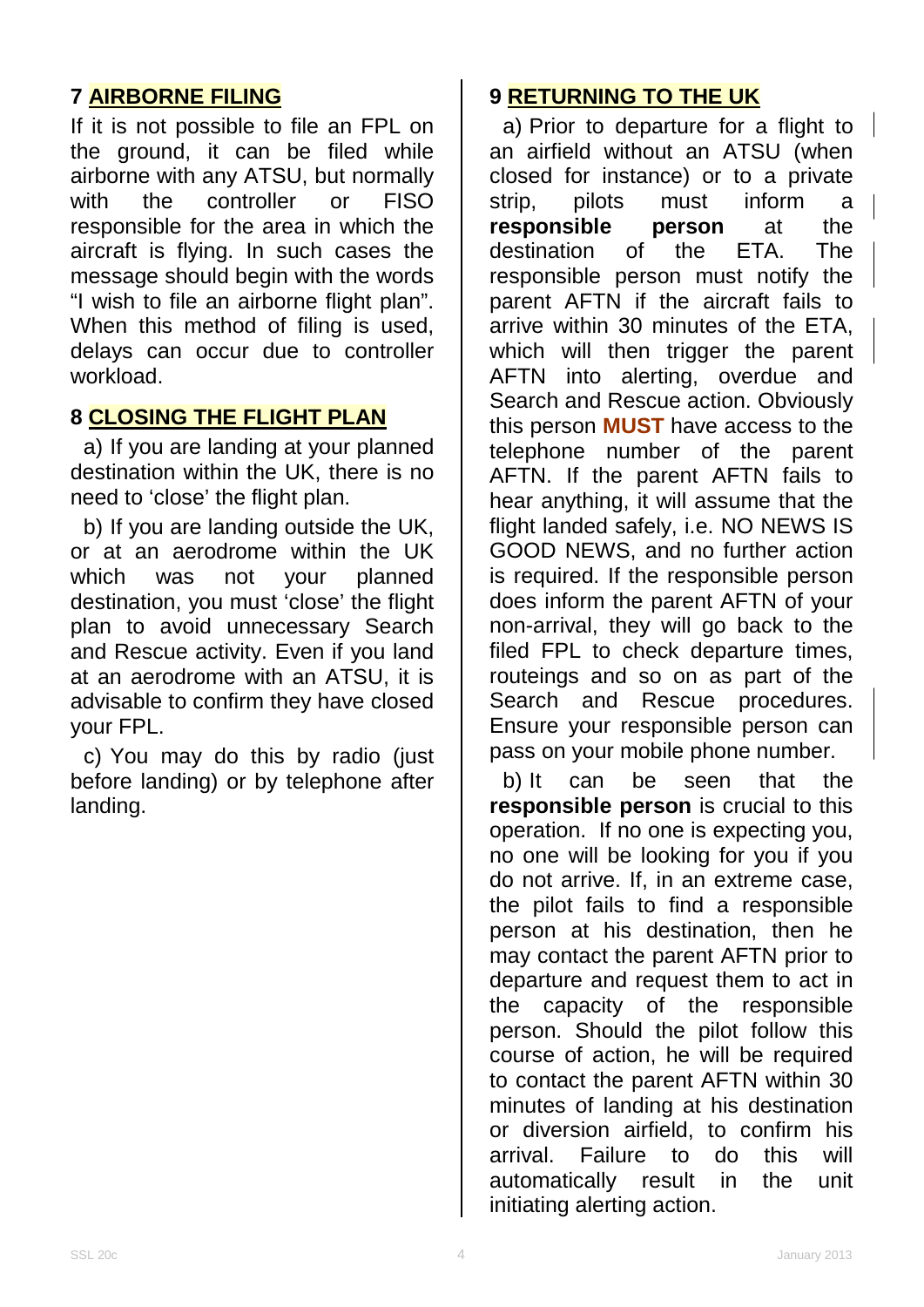## **10 FLIGHT PLAN COMPLETION**

NATS provide guides to AFPEx under 'help' on their website. This is an abbreviated explanation to help in completing a form to fax for a simple VFR flight. Full details are obtainable from <u>[CAP 694](http://www.caa.co.uk/cap694)</u> (The UK Flight Planning Guide). An ICAO poster on completing Flight Plans is available from Tangent Publications at Cheltenham.

Write in BLOCK CAPITALS.

If you are unsure of the correct addresses, write the countries over which you will fly in the address box, and go to item 7.

#### **ITEM 7 AIRCRAFT IDENTIFICATION**

INSERT AIRCRAFT REGISTRATION when the radiotelephony call sign will be the aircraft registration (OMIT THE HYPHEN).

### **ITEM 8 FLIGHT RULES**



**TYPE OF FLIGHT**

- INSERT **V** VFR to denote the category of flight rules (other letters apply if you plan to fly under IFR).
- INSERT **G** General Aviation to denote the type of flight.

#### **ITEM 9 NUMBER**



**TYPE OF AIRCRAFT**





- INSERT Number of aircraft only if more than one.
- INSERT AIRCRAFT **TYPE** DESIGNATOR or ZZZZ if no designator or formation flight comprising more than one type (see item 18 TYP). Note: Aircraft Type Designators for types are shown in Annex A to this leaflet.

INSERT **L** – Light (17,000 kg or less).

### **ITEM 10 EQUIPMENT & CAPABILITIES**

INSERT preceding the oblique stroke one letter as follows:

**N** – if no COM NAV or Approach aid equipment for the route to be flown is carried, or the equipment is unserviceable.

#### OR

**S** – if standard COM NAV Approach aid equipment for the route to be flown is carried and serviceable. (Standard equipment is considered to be VHF RTF, VOR and ILS unless another combination is prescribed by the appropriate ATS Authority.) Individual letters apply to each item of equipment.

### THEN following the oblique stroke:

INSERT one of the following to<br>describe the serviceable SSR describe the serviceable SSR equipment carried:

- **N** Nil.
- **A** Transponder Mode A 4096 Codes.
- **C** Transponder Mode A 4096 Codes and Mode C.
- **S** Mode S with altitude readout<br>and aircraft identification and aircraft identification (normal fit).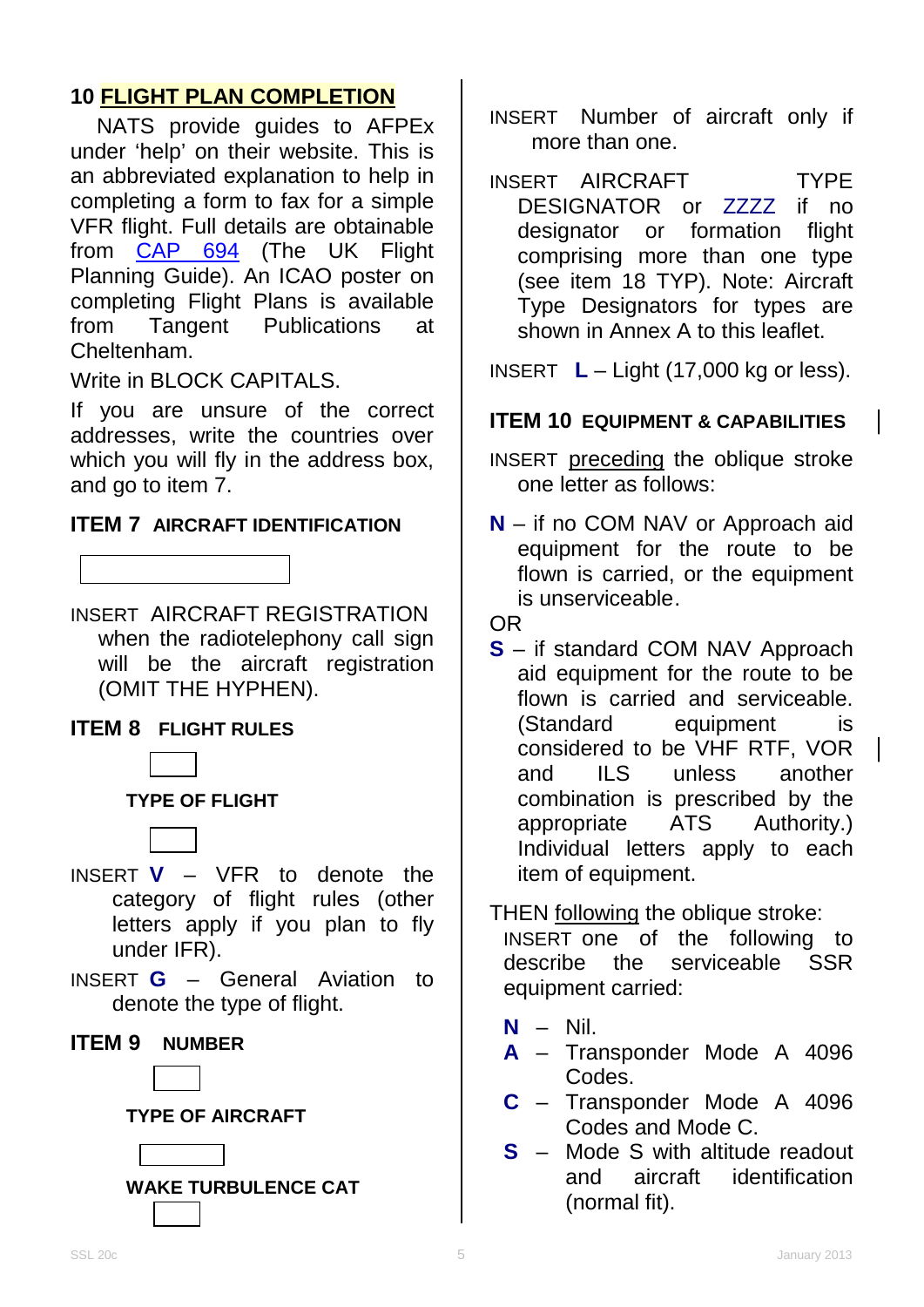### **ITEM 13 DEPARTURE AERODROME**





- INSERT LOCATION INDICATOR of the departure aerodrome or ZZZZ if no ICAO location indicator assigned (see item 18 – DEP).
- INSERT ESTIMATED OFF-BLOCK<br>TIME in Universal Co-ordinated TIME in Universal Time (UTC).

Note: Location Indicators are given in UK AIP and most flight guides.

### **ITEM 15 CRUISING SPEED**



- INSERT CRUISING TRUE AIR SPEED for initial or whole cruise as follows:
	- **N** (knots) followed by 4 digits (e.g. N0125)

 $(K =$  kilometres per hour.)

Note: there is no provision for statute mph.

INSERT CRUISING LEVEL for initial or whole cruise as follows:

- **A** Altitude in hundreds of feet (use three digits e.g. A025);
- **F** Flight Level (use three digits, e.g. F055); OR
- **VFR** for uncontrolled VFR flights.

INSERT the ROUTE to be flown:

For flights OFF designated routes, list points normally not more than 30 minutes' flying time apart and enter DCT (DIRECT) at the start and end and between successive points. Points may be 'significant points' with published coded designators<br>such as navigation aids. or such as navigation aids, or bearing/distances from these (10 miles on the 050 radial from DVR would be written as 'DVR05010'), or latitude and longitude co-ordinates, as for example '5114N00122W'. Do not use aerodrome designators. For flights to and from France, include the point at which you will cross the FIR boundary.

### **ITEM 16 DESTINATION AERODROME**



INSERT LOCATION INDICATOR of the designation aerodrome or ZZZZ if no assigned indicator (see item 18 – DEST).

INSERT TOTAL ESTIMATED ELAPSED TIME (EET) en route as a four-figure group expressed in hours and minutes.

INSERT LOCATION INDICATOR(S) of no more than two alternate aerodromes or ZZZZ if no assigned indicator(s) (see item 18 ALTN).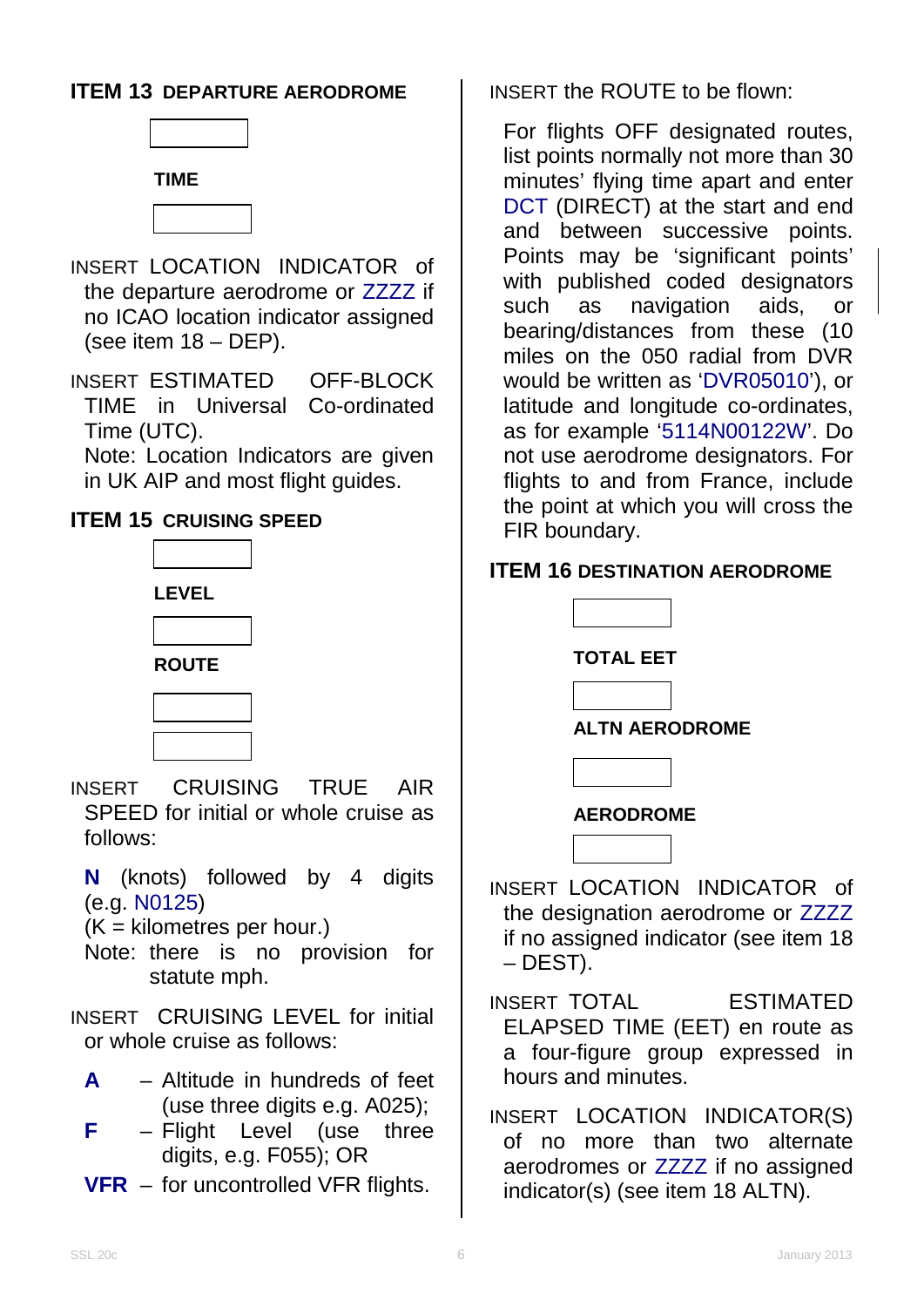### **ITEM 18 OTHER INFORMATION**



INSERT 0 (zero) if no other information OR other necessary information in the preferred sequence shown hereunder, in the form of the appropriate indicator followed by an oblique stroke and the information to be recorded:

**DEP/** – Name or position of DEParture aerodrome if ZZZZ is inserted in item 13.

**DEST/** – Name of DESTination aerodrome, if ZZZZ is inserted in item 16.

**DOF**/ - Date of flight if not the date of filing (maximum 120 hours ahead).

**EET/** – Significant points such as coast crossing points or FIR boundary designators and accumulated Estimated Elapsed Times to these, when required by regional air navigation agreements or ATS authority (e.g. EET/CAPGRISNEZ0030 or EET/ LFFF0210).

**TYP/** – TYPe(s) of aircraft, preceded by the number(s) of aircraft in a formation flight, if ZZZZ is used in item 9.

**DLE/** - Place and length of time of an expected en-route delay (e.g. LYD0030 for 30 minutes).

**ALTN/** – Name of destination ALTerNate aerodrome(s) if ZZZZ is inserted in item 16.

**RMK/** – any additional information.

#### **ITEM 19 SUPPLEMENTARY INFO (NOT ALL TRANSMITTED)**

**ENDURANCE** – used a four-figure group to express fuel endurance in hours and minutes.

**PERSONS ON BOARD** – includes passengers and crew, use TBN if number not known at time of filing, but update in the 'activation' call.

**EMERGENCY RADIO** – cross out equipment not available, including 'E' if you do not have an ELT transmitting on 406 MHz.

**SURVIVAL EQUIPMENT** – cross out equipment not available including S if none carried.

**JACKETS** – same as above and cross out J if no jackets carried.

**DINGHIES** – cross out both D and C if no dinghies carried.

**REMARKS** – enter other remarks regarding survival equipment (for example '406PLB' with the registration code) or cross out N if no remarks.

**FILED BY** – insert name of the unit, agency or person filing the flight plan.

**TELEPHONE NUMBER** – perhaps a mobile number you can listen to right up to engine start.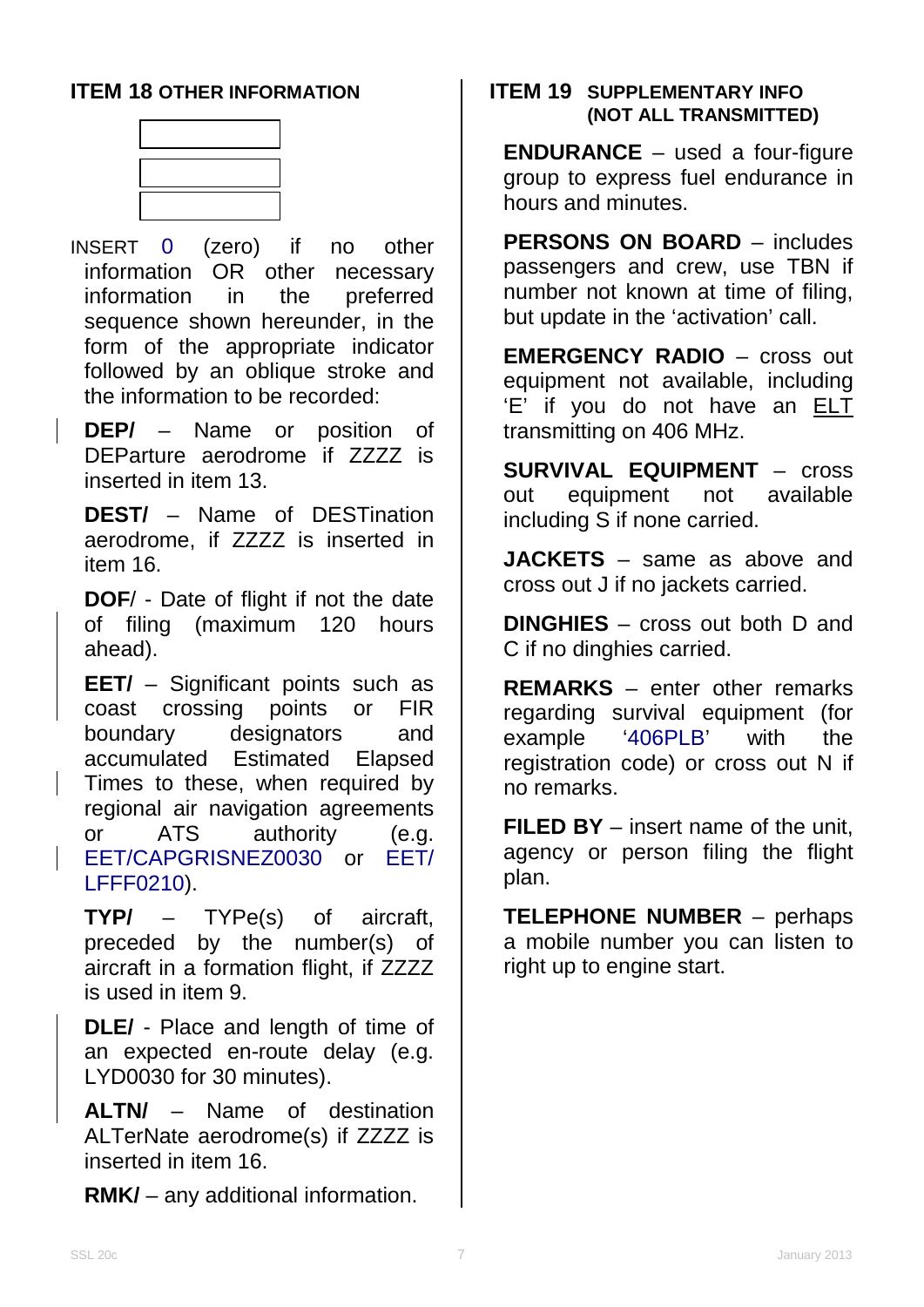|                                                             | <b>FLIGHT PLAN</b>                                                                                                    |
|-------------------------------------------------------------|-----------------------------------------------------------------------------------------------------------------------|
| <b>PRIORITY</b><br>ADDRESSEE(S)                             |                                                                                                                       |
| $<<\equiv$ FF $\rightarrow$                                 |                                                                                                                       |
|                                                             |                                                                                                                       |
|                                                             | $<<\equiv$                                                                                                            |
| <b>FILING TIME</b><br>ORIGINATOR<br>$\rightarrow$           | $<<\equiv$                                                                                                            |
|                                                             |                                                                                                                       |
| SPECIFIC IDENTIFICATION OF ADDRESSEE(S) AND/OR ORIGINATOR   |                                                                                                                       |
| 3 MESSAGE TYPE<br>$<<$ (FPL                                 | 7 AIRCRAFT IDENTIFICATION<br>8 FLIGHT RULES<br>TYPE OF FLIGHT<br>G, B, X, D, M<br>$<< \equiv$<br>$\vee$<br>G          |
| 9 NUMBER<br>TYPE OF AIRCRAFT                                | WAKE TURBULENCE CAT<br>10 EQUIPMENT                                                                                   |
| $D$ , H, C, 1                                               | /c<br>$<< \equiv$<br>S<br>L                                                                                           |
| 13 DEPARTURE AERODROME                                      | TIME                                                                                                                  |
| E, G, K, A                                                  | $<< \equiv$<br>1, 1, 0, 0                                                                                             |
| 15 CRUISING SPEED<br>LEVEL                                  | <b>ROUTE</b>                                                                                                          |
| N, 0, 0, 9, 0<br>V, F, R                                    | DCT SAM DCT YVL DCT<br>$\rightarrow$                                                                                  |
|                                                             |                                                                                                                       |
|                                                             |                                                                                                                       |
|                                                             | $<< =$                                                                                                                |
| 16 DESTINATION AERODROME                                    | TOTAL EET<br>HR. MIN<br>ALTN AERODROME<br>2ND ALTN AERODROME                                                          |
| $-ZZ$ $Z$ $Z$                                               | $<< \equiv$<br>0, 1   1, 0  <br>$\rightarrow$ E <sub>i</sub> G <sub>i</sub> T <sub>i</sub> E<br>$\rightarrow$ E G H H |
| 18 OTHER INFORMATION                                        |                                                                                                                       |
| DEST/EGGESFORD                                              |                                                                                                                       |
|                                                             |                                                                                                                       |
|                                                             |                                                                                                                       |
|                                                             | $) << \equiv$                                                                                                         |
|                                                             | SUPPLEMENTARY INFORMATION (NOT TO BE TRANSMITTED IN FPL MESSAGES)                                                     |
| 19 ENDURANCE<br>HR MIN                                      | EMERGENCY RADIO<br>PERSONS ON BOARD<br>UHF<br>VHF<br>ELT                                                              |
| $\overline{2}$<br>0<br>0<br>– E /<br>0<br>$\rightarrow$ P / | $\mathbf x$<br>X<br>X<br>0, 0, 1<br>$\rightarrow$ R /                                                                 |
| SURVIVAL                                                    |                                                                                                                       |
| EQUIPMENT POLAR<br>DESERT<br>S                              | MARITIME<br>JUNGLE<br><b>JACKETS</b><br>LIGHT<br><b>FLUORES</b><br>UHF<br>VHF<br>F<br>М<br>/ L                        |
| $1 \mathcal{R} $<br>X<br>$\rightarrow$                      | $\chi$<br>V<br>J<br>×                                                                                                 |
| <b>DINGHIES</b>                                             |                                                                                                                       |
| CAPACITY<br>COVER<br>NUMBER<br>С<br>D<br>0, 0, 5<br>0<br>1  | COLOUR<br>$<< \equiv$<br>YELLOW<br>$\rightarrow$                                                                      |
| AIRCRAFT COLOUR AND MARKINGS                                |                                                                                                                       |
| RED/WHITE/GREY<br>A /                                       |                                                                                                                       |
| <b>REMARKS</b>                                              |                                                                                                                       |
| $\chi$<br>$\rightarrow$                                     | $<< \equiv$                                                                                                           |
| PILOT IN COMMAND<br><b>SMITH</b><br>C /                     | $) << \equiv$                                                                                                         |
|                                                             |                                                                                                                       |
| FILED BY                                                    | SPACE RESERVED FOR ADDITIONAL REQUIREMENTS                                                                            |
| <b>SMITH</b>                                                | Please provide a telephone number so our operators can contact you if needed<br>07715000000                           |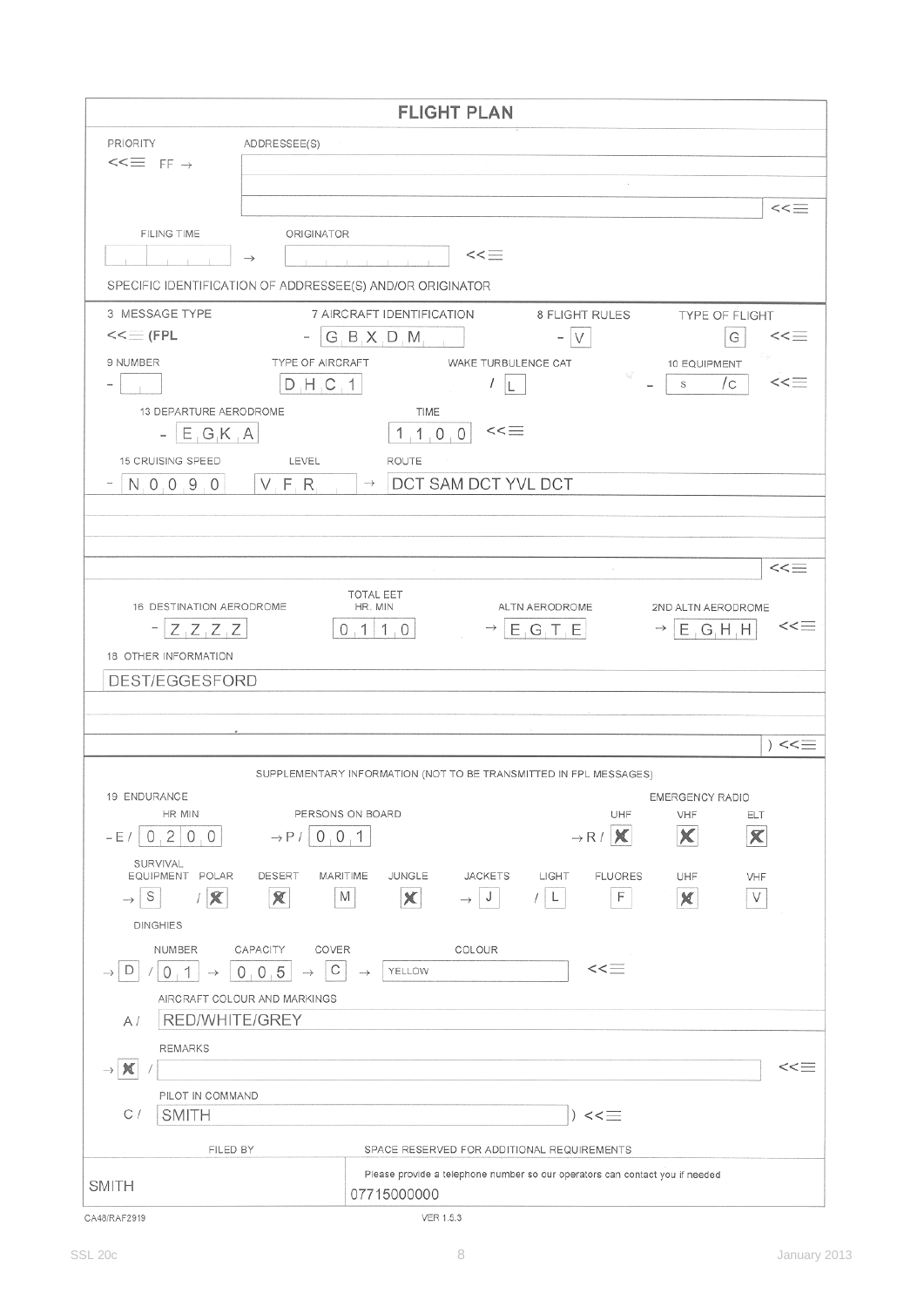## **11 SOME GENERAL TIPS**

a) The procedures as outlined above will work when filing FPLs over inhospitable areas or mountainous terrain in the UK. In this case, it can be seen that you will need a **responsible person** at both your departure and destination airfield and both of those will need to have the telephone numbers of the parent AFTN.

b) In case there is a future query, or you need to cancel and resubmit, keep a copy of your FPL ready filled in, so that you can refer to it.

c) If you do have to file your FPL by fax, the form allows you to include a contact telephone number in the remarks section, but in addition you may wish to **phone the help desk to confirm that the plan has been received.**

d) A test showed that it took well over a minute to fax the top copy of the older, multiple sheet FPL due to the shaded area, while the non-shaded COM copy took under 15 seconds. Either copy is acceptable for this purpose.

e) If your FPL is for a future date, make sure that the date (maximum 120 hours ahead) is entered clearly in item 18 **using the ICAO convention** (e.g. DOF/090127 for 27 January 2009).

f) It is essential that ATC is advised of cancellations, delays over 30 minutes and changes to FPL details. To prevent a double entry into the computer which would lead to confusion, always cancel the first FPL and resubmit.

g) When departing from smaller airfields, do not assume that the Air Ground Operator or FISO will automatically telephone a departure time to the parent AFTN on your behalf. Check with them or, once again, find a **responsible person** to do this for you.

h) Even for flights which do not require a flight plan, pilots should consider nominating a person to monitor their safe arrival, and inform the Distress and Diversion cell in the event of the aircraft becoming overdue. Their telephone number is 01489 612406.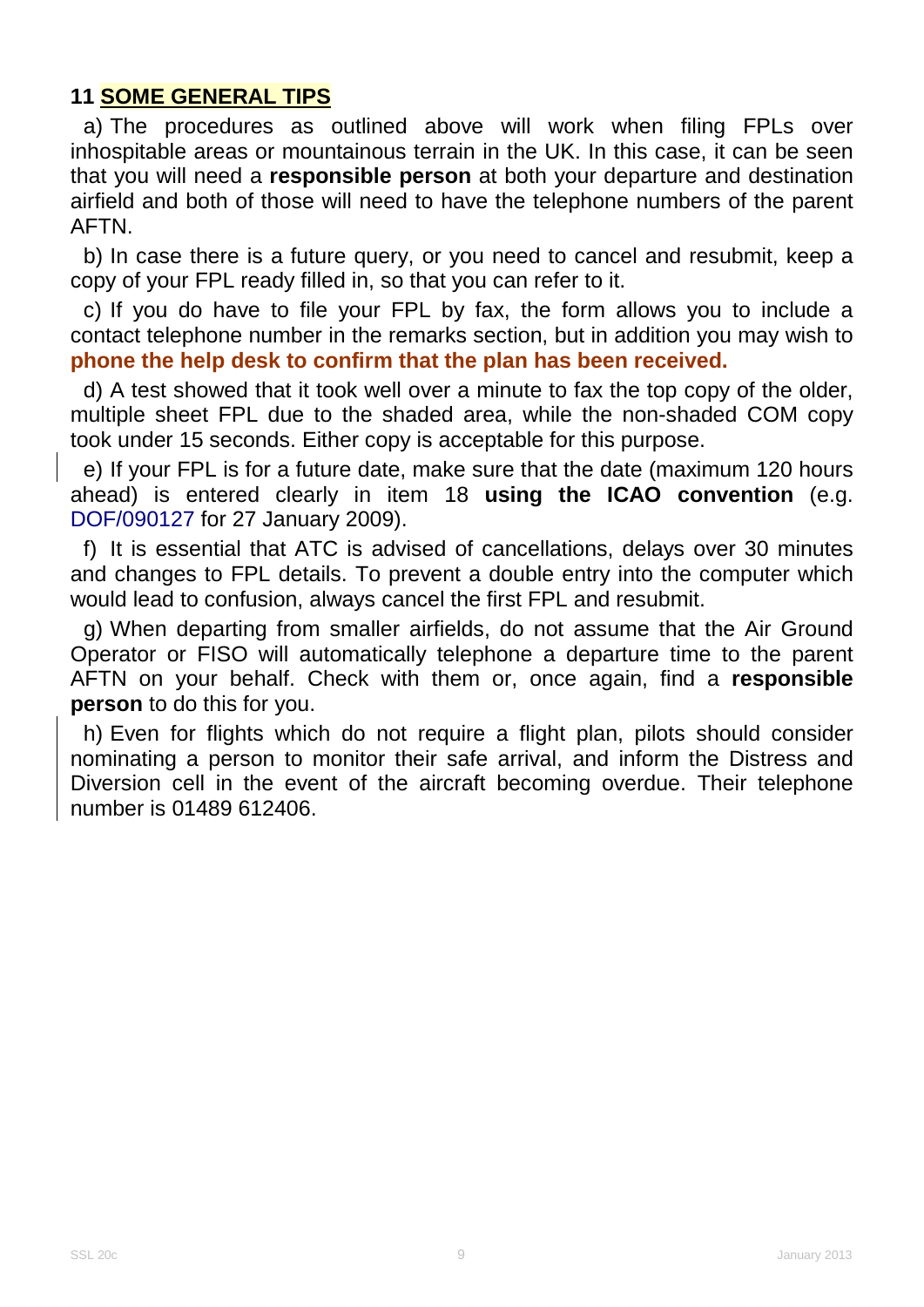## **ANNEX A**

# **ICAO TYPE DESIGNATORS**

(This list only covers some common light aircraft/helicopters on the UK Civil Register. The complete list is in ICAO Document 8643, available at most large aerodromes or on the ICAO website [http://www.icao.int/publications/DOC8643/Pages/default.aspx.](http://www.icao.int/publications/DOC8643/Pages/default.aspx))

| <b>AGUSTA</b>                            | A109              |
|------------------------------------------|-------------------|
| AGUSTA/BELL 206 Jet Ranger, Long Ranger  | <b>B06</b>        |
| <b>BEAGLE Pup</b>                        | <b>PUP</b>        |
| <b>Terrier</b>                           | AUS <sub>6</sub>  |
| BEECH (RAYTHEON) most as types, e.g. 19  | <b>BE19</b>       |
| CESSNA (INC REIMS) most as numbers, e.g. | C <sub>152</sub>  |
| except some complex, e.g. 182R           | C82R              |
| DE HAVILLAND as types, e.g. Tiger Moth   | <b>DH82</b>       |
| and Chipmunk                             | DHC1              |
| DIAMOND as types except                  |                   |
| DA-20/22 Katana                          | <b>DV20</b>       |
| <b>EUROPA</b>                            | <b>EUPA</b>       |
| FOURNIER as types, e.g.                  | RF4               |
| FUJI FA-200                              | <b>SUBA</b>       |
| GROB most as types, e.g.                 | G109              |
| except complex                           |                   |
| GRUMMAN AMERICAN most as type, e.g.      | AA5               |
| JODEL most as types, e.g. D-9 and series | D <sub>9</sub>    |
| <b>LUSCOMBE Silvaire</b>                 | L <sub>8</sub>    |
| <b>MOONEY M-20, 201</b>                  | M <sub>20</sub> P |
| 231 etc. (turbo charged)                 | <b>M20T</b>       |
| <b>MORANE SAULNIER Rallye</b>            | <b>RALL</b>       |
| MUDRY most as number, e.g. CAP-10        | <b>CP10</b>       |
| PIPER most as type numbers, e.g.         | J3                |
| but most PA28 piston, fixed gear         | <b>P28A</b>       |
| PA28 Arrow (no turbocharger)             | <b>P28R</b>       |
| PA28 RT                                  | <b>P28T</b>       |
| PA23 Aztec                               | <b>PA27</b>       |
| <b>ROBIN DR-400 series</b>               | <b>DR40</b>       |
| ROBINSON as type numbers, e.g. R-22      | R22               |
| ROCKWELL Commander 112, 114 etc.         | AC11              |
| <b>RUTAN Varieze</b>                     | <b>VEZE</b>       |
| <b>SLINGSBY T67 Firefly</b>              | RF <sub>6</sub>   |
|                                          |                   |